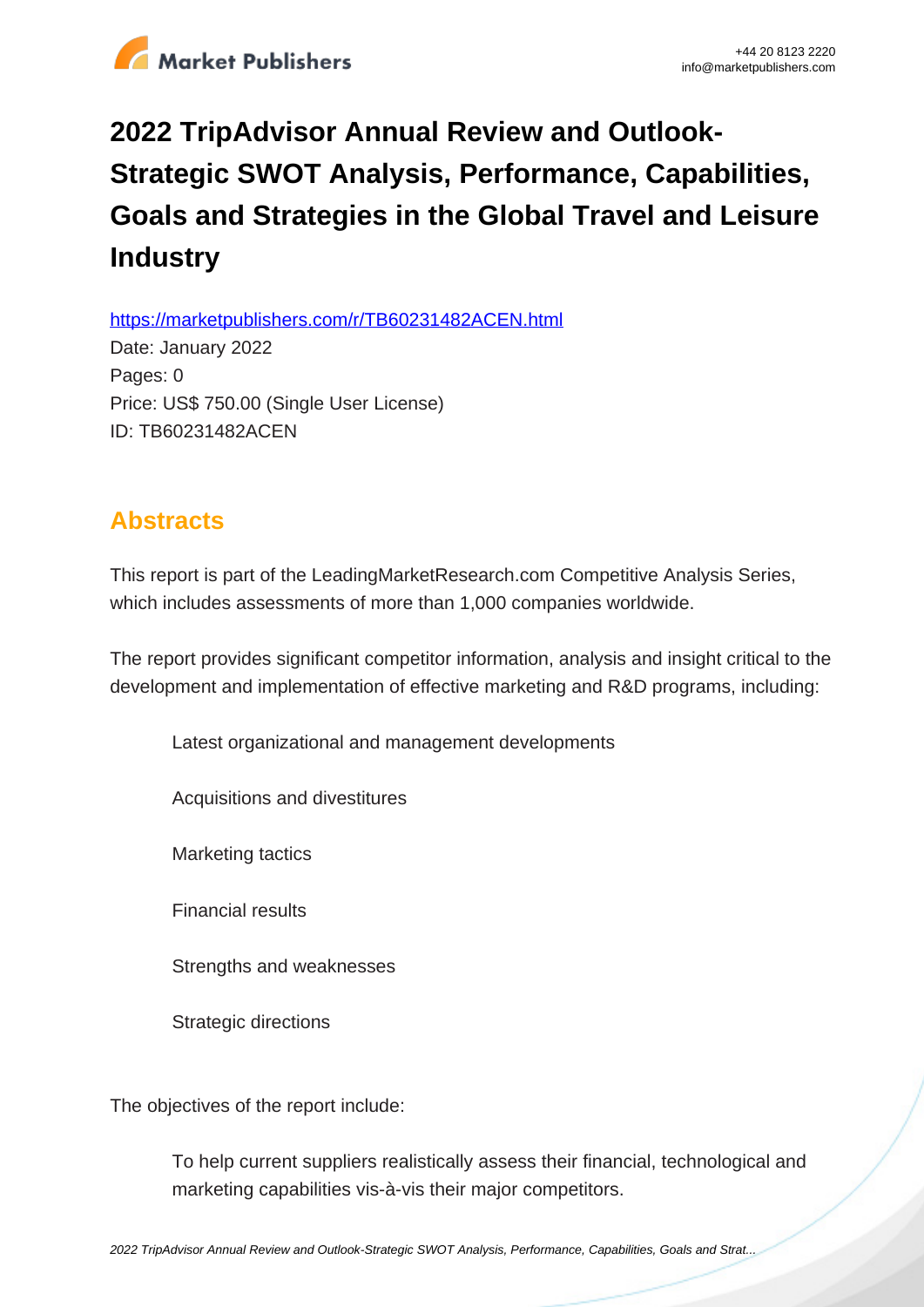

To assist potential market entrants in evaluating prospective acquisitions and joint venture candidates.

To complement the organizations' internal competitor information gathering efforts with objective analysis, data interpretation and insight.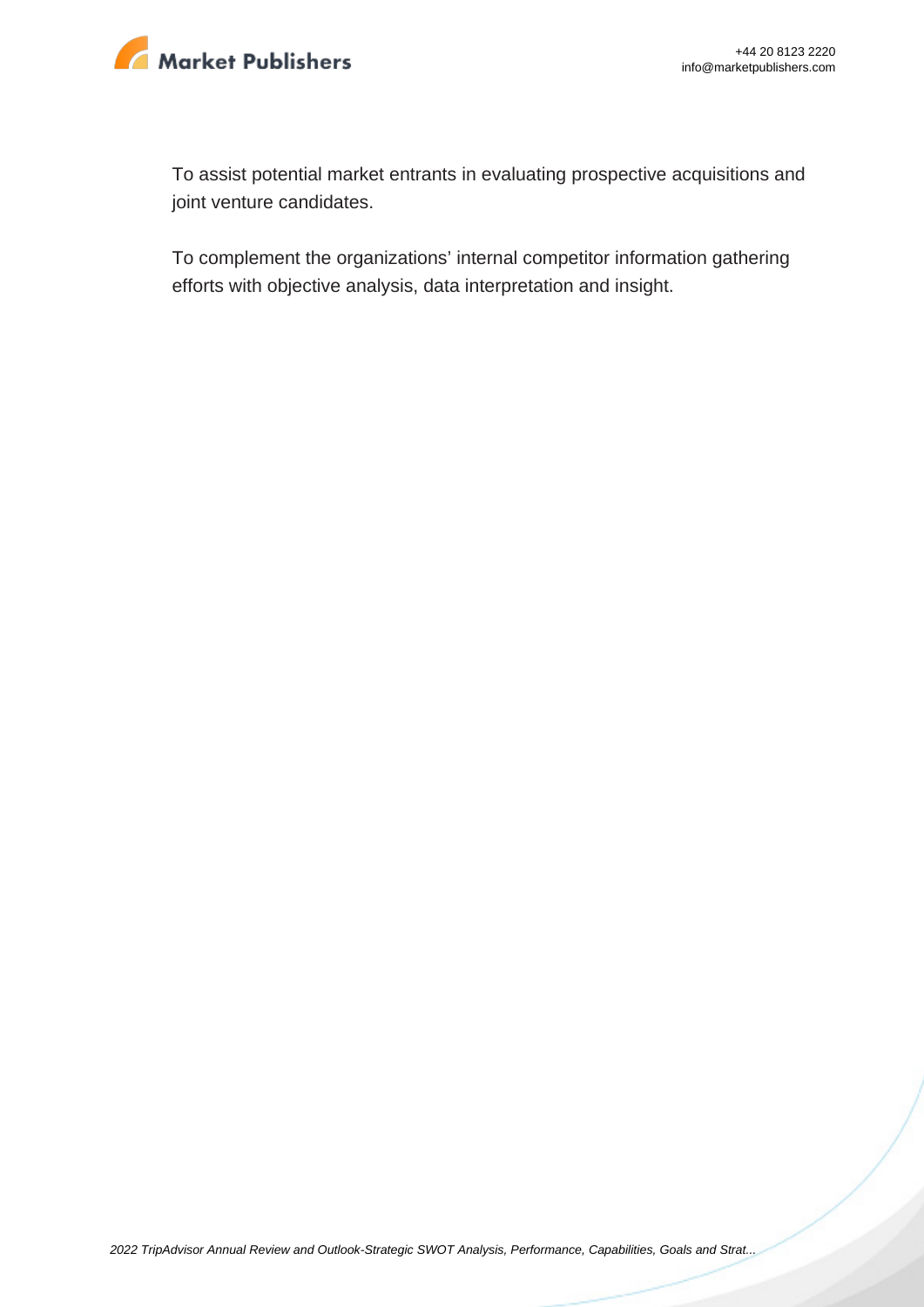

## I would like to order

Product name: 2022 TripAdvisor Annual Review and Outlook-Strategic SWOT Analysis, Performance, Capabilities, Goals and Strategies in the Global Travel and Leisure Industry Product link: [https://marketpublishers.com/r/TB60231482ACEN.html](https://marketpublishers.com/report/services/travel-leisure/tripadvisor-annual-review-n-outlook-strategic-swot-analysis-performance-capabilities-goals-n-strategies-in-global-travel-n-leisure-industry.html) Price: US\$ 750.00 (Single User License / Electronic Delivery) If you want to order Corporate License or Hard Copy, please, contact our Customer Service: [info@marketpublishers.com](mailto:info@marketpublishers.com)

## Payment

To pay by Credit Card (Visa, MasterCard, American Express, PayPal), please, click button on product page [https://marketpublishers.com/r/TB60231482ACEN.html](https://marketpublishers.com/report/services/travel-leisure/tripadvisor-annual-review-n-outlook-strategic-swot-analysis-performance-capabilities-goals-n-strategies-in-global-travel-n-leisure-industry.html)

To pay by Wire Transfer, please, fill in your contact details in the form below:

First name: Last name: Email: Company: Address: City: Zip code: Country: Tel: Fax: Your message:

\*\*All fields are required

Custumer signature

Please, note that by ordering from marketpublishers.com you are agreeing to our Terms & Conditions at<https://marketpublishers.com/docs/terms.html>

To place an order via fax simply print this form, fill in the information below and fax the completed form to +44 20 7900 3970